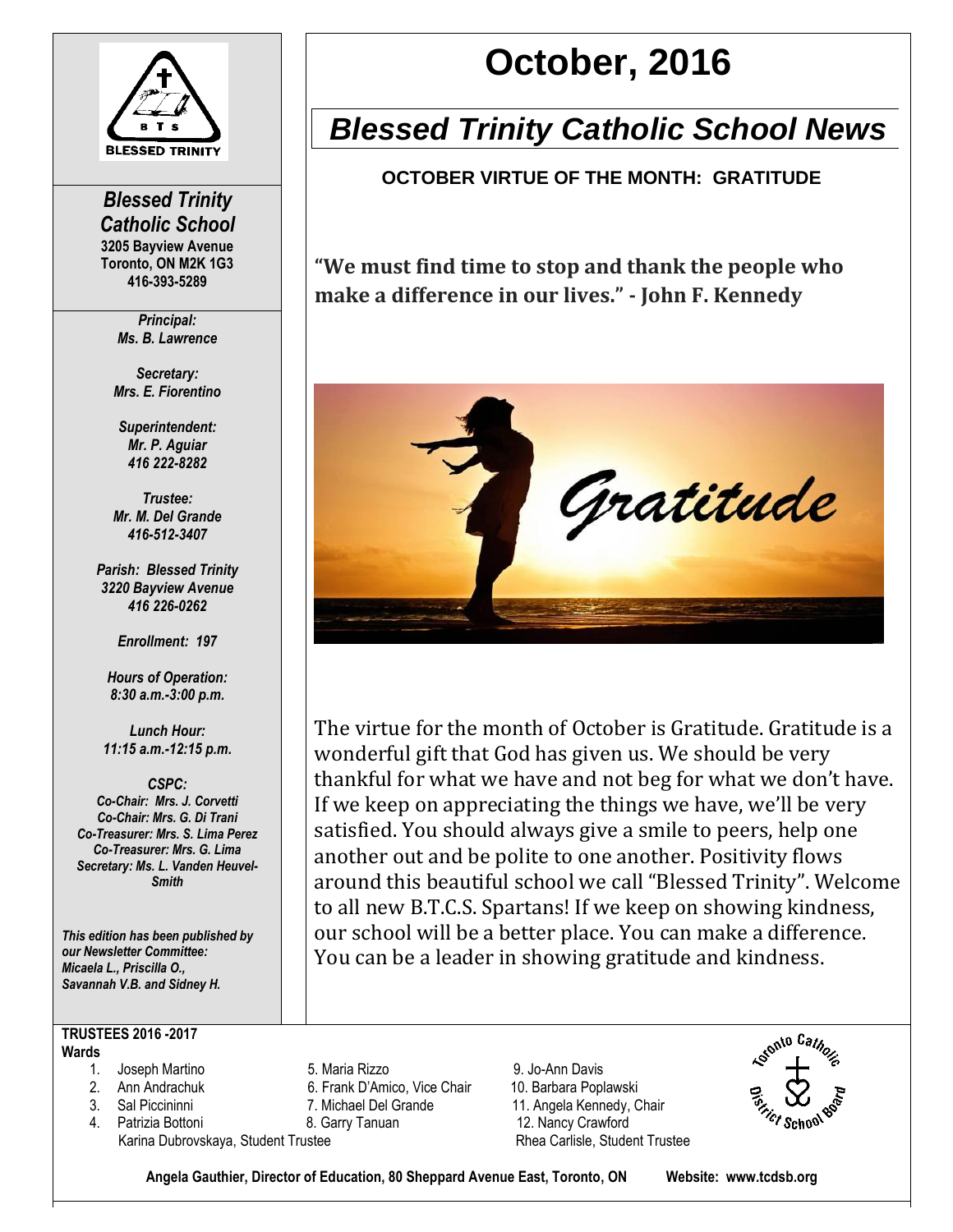# **Hospitality Assembly**



On September  $30<sup>th</sup>$ , we had our Hospitality assembly in the gym. It is important for everyone to be hospitable, especially in the beginning of the school year when there are new students and teachers. We have to make sure everyone feels welcome. During the assembly, students of the month were chosen to get certificates. Out of those students, one boy and one girl would get a Hospitality medal. The students who received the certificates were: **Shakai D, Gabriella B, Mojah A, Charlie K, Peter M, Julia P, Shushi K, Claire B, Angelo P, Jessie Y, Christine D, Ciaran A, Sera B, Jaden F, David R, Roxanne T, Jephte B, Natalie Y;** and the **medal recipients** were**: Shushi K and David R**.





#### **October Virtue Assembly**

**.**

On October 11th, the Virtue Assembly was held in the gym. The virtue of the month is Gratitude, and the students enjoyed the assembly very much. We learned a prayer about Gratitude, got to watch a video made by Ms. Greco-Lorusso's students about Gratitude, and got to listen to a fun cheer performed by some students. All students had a great time, and we will keep in mind what we have learned about Gratitude Let's remember that '**Gratitude is an attitude'.**





#### **Upcoming Dates to Remember**

- **Oct. 21** Welcome Reception Newcomers to Canada
- **Oct. 24** St. Wilfrid Invitational Volleyball (Boys)
- **Oct. 25** City Cross Country Meet
- **Oct. 26** Brooks Farm (whole school)
- **Oct. 27** Picture Day
- **Oct. 28** Civvies Day
- **Oct. 31** Halloween Activities
- **Nov. 1** St. Wilfrid Invitational Volleyball (Girls)
- **Nov. 2** Franklin Conference (Grade 8)
- **Nov. 3** E-SCLIT meeting at C.E.C.
- **Nov. 7** Boys Divisional Volleyball at B.T.
- **Nov. 8** Girls Divisional Volleyball at B.T.
- **Nov. 18** Parent/Teacher Interviews